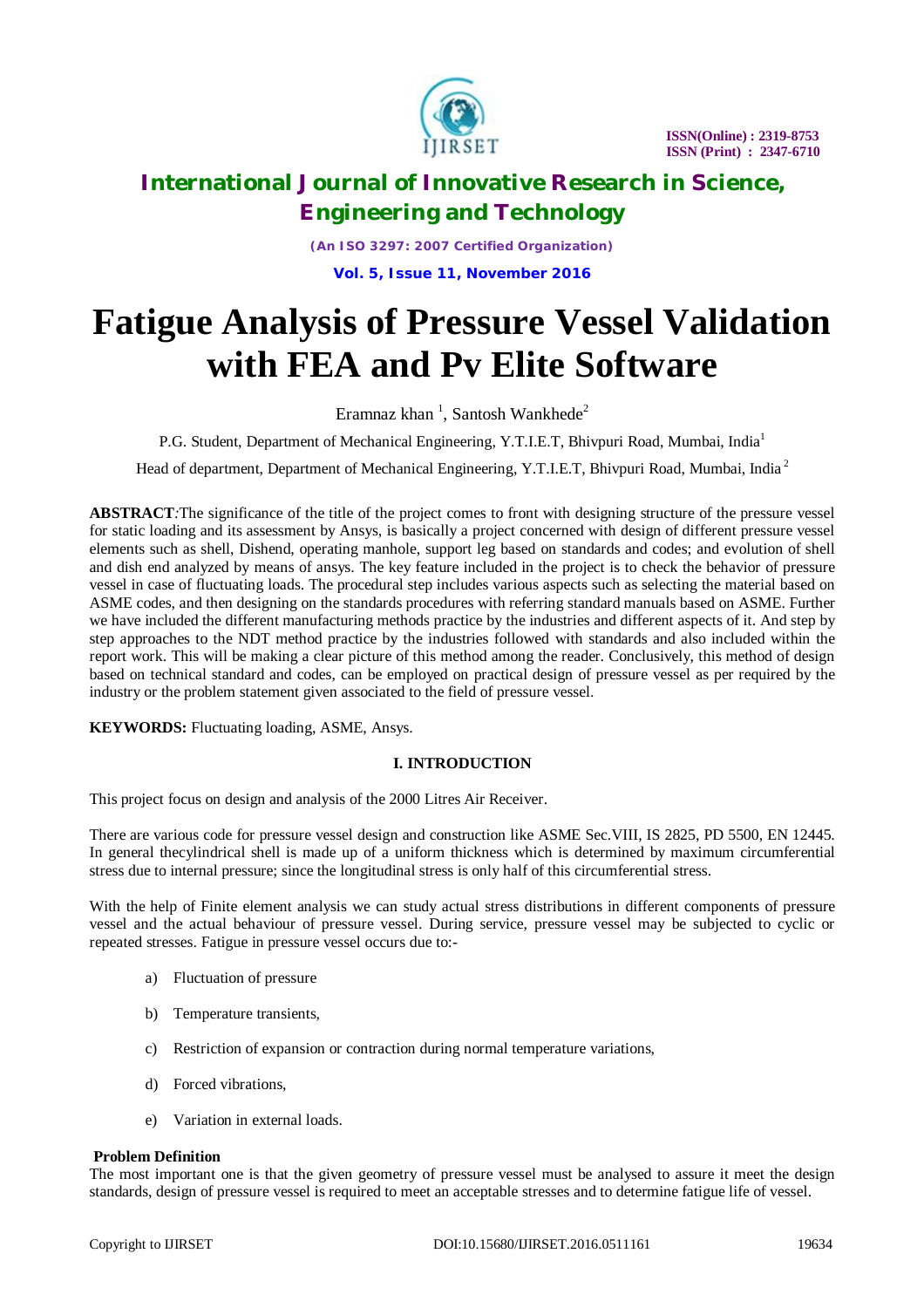

*(An ISO 3297: 2007 Certified Organization)*

#### **Vol. 5, Issue 11, November 2016**

### **Objectives**

- i. Design a pressure vessel (Air Receiver) as per ASME Sec. VIII code.
- ii. Determine the geometrical parameters used to design pressure vessel as per ASME code so as to get optimum design.
- iii. For analysis after valid design, study the different methods and select optimum method for analysis.
- iv. Using optimum method to analyse the pressure vessel having different outputs like stresses, no. of cycles etc. within the allowable range.
- v. Verify these outputs by another suitable method / software for safe design.

### **Scope**

The scope of this project is to set a basis for designing geometry of 2000L Air Receiver subjected to cyclic pressure loadings and conducting analysis on the derived geometry for Fatigue Failure so as to determine Fatigue life and Damage Factor of the Receiver following ASME standard code rules and also using advanced design software PV Elite and Ansys for Analysis.

### **II. METHODOLOGY**

- 1) Definition of problem: Design and fatigue analysis air receiver as per ASME sec. VIII code in order to have safe design.
- 2) Study the literature available on design and fatigue analysis of pressure vessel having different considerations.
- 3) Next step is design of air receiver as per process requirements as per ASME code and define the parameters of it according to it.
- 4) After designing or defining all parameters of air receiver, next step is to analyse it for fatigue stress by using FEA techniques. For it, ANSYS software method is selected as optimum method among different methods of analysis.
- 5) After getting optimum solutions in terms o output like maximum stresses, no. of cycles etc. this solution is to be verifying using another method in order to have safe design.
- 6) For this validation, PV Elite software is used to verify the results of ANSYS
- 7) If the results of both softwares are not matching then we have to check the inputting of correct parameters in both the softwares and make suitable changes.
- 8) If the results are close to each other then the solution obtained is optimum and design is safe is ensured.

### **Modes of Analysis**

The stress analysis can be done by Different modes or ways. Out of which the best one suitable for the project is to be selected as per the conditions.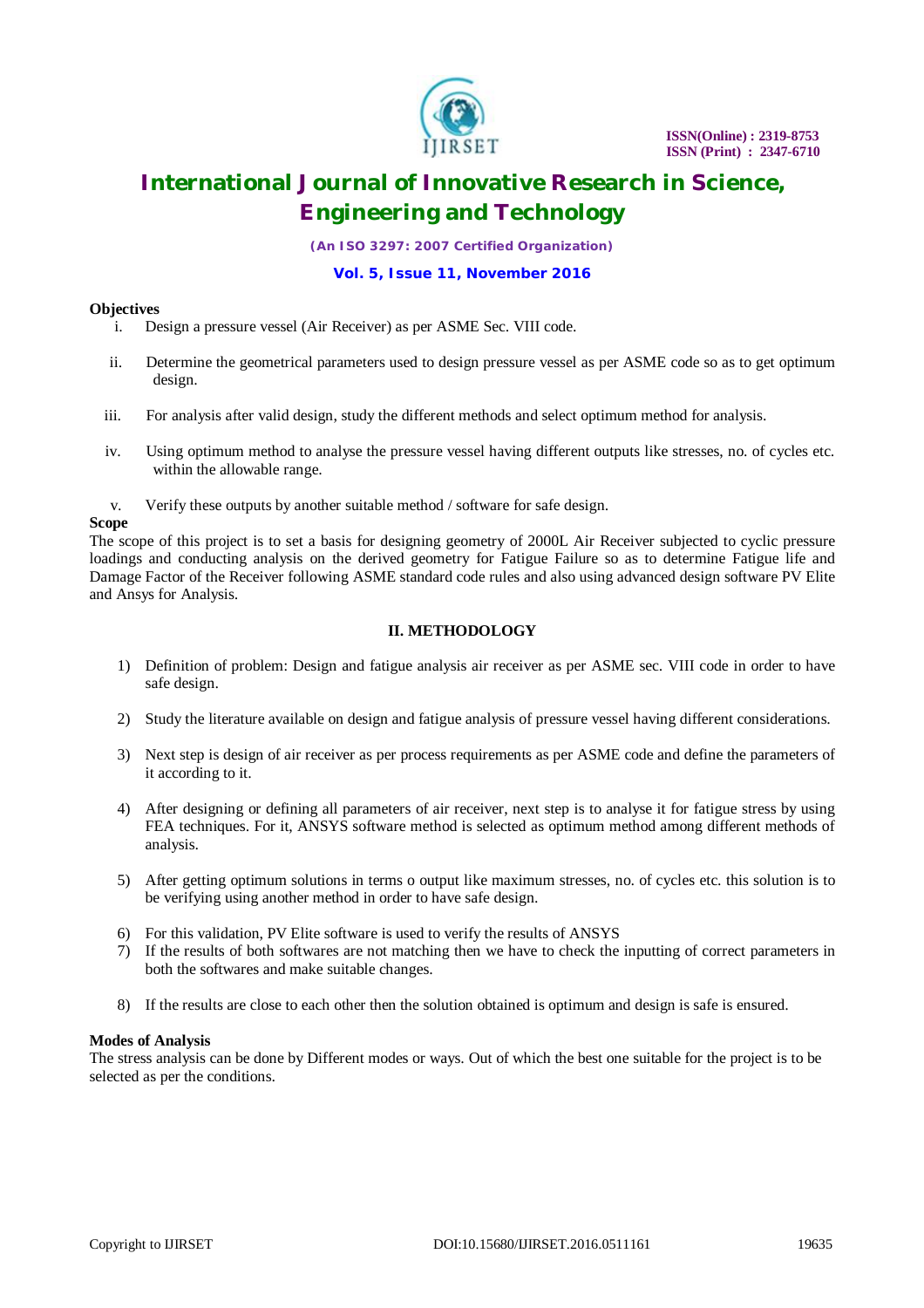

 **ISSN(Online) : 2319-8753 ISSN**(Unline): 2319-8753<br>**ISSN** (Print) : 2347-6710

### **International Journal of Innovative Research in Science, Engineering and Technology**

*(An ISO 3297: 2007 Certified Organization)*

**Vol. 5, Issue 11, November 2016**

Following are the different modes of analysis.

1) Numerical method

2) FEA softwares

3) Experimental analysis

Finite Element Model is based on 3D CAD model of 2000L air receiver, consisting of Shell, Dish ends, Nozzles, Lugs & saddle supports. The 3D geometry is meshed using Solid 187 having element size of25mm. **Loadings.**

Loading – 3.5 MPa Internal Pressure.

Internal Pressure for 3.5 MPa – Internal Pressure of 3.5 MPa is applied as a surface load on all internal pressure retaining surfaces of the air receiver.Loads on Nozzles – Nozzles are subject to blow off pressure loads on their respective flanges or surfaces. The load acts in direction outwards to the nozzle flange.

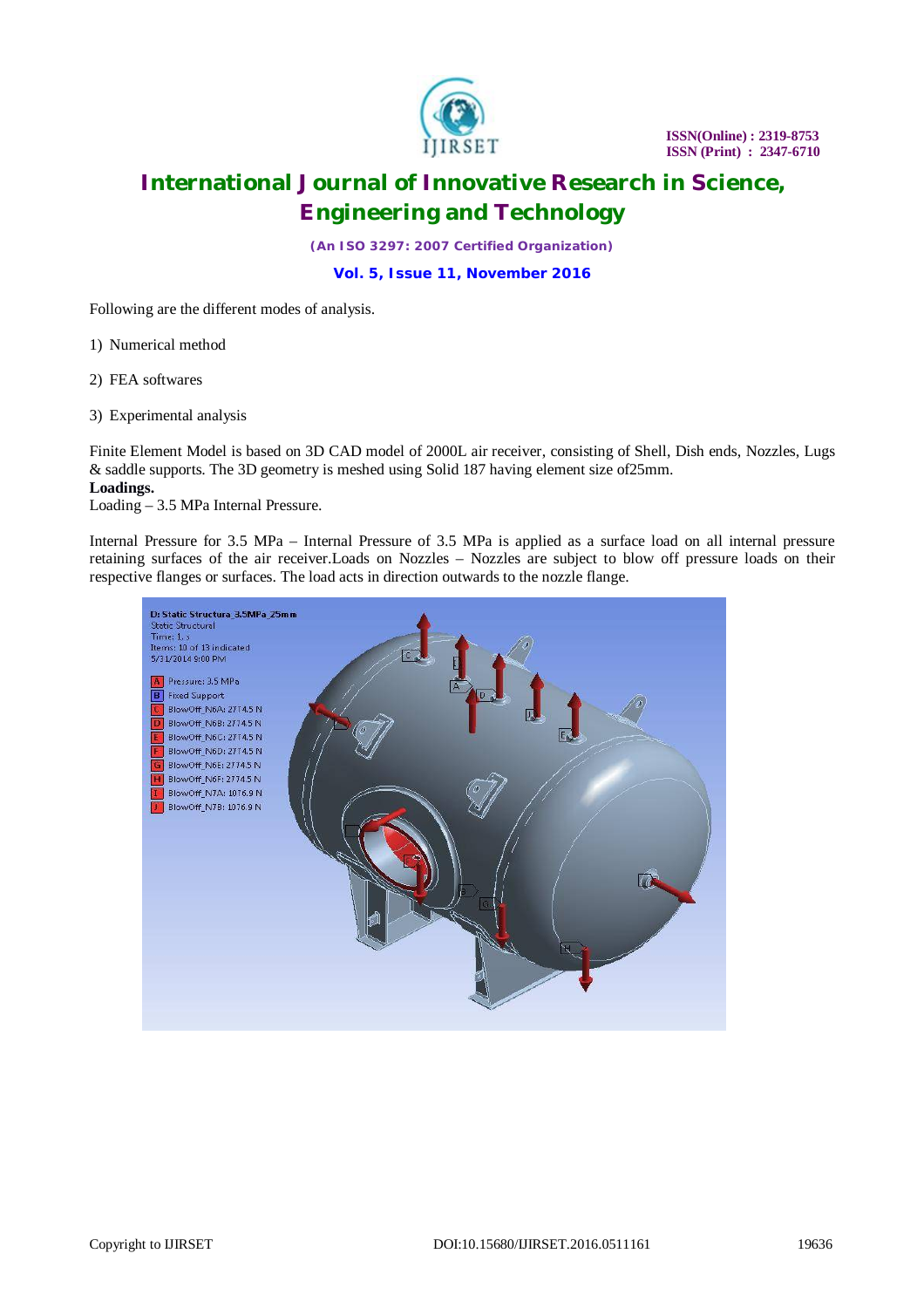

*(An ISO 3297: 2007 Certified Organization)*

**Vol. 5, Issue 11, November 2016**



### **Boundary Conditions**

The bottom surface of saddle has fully constrained boundary condition.

### **Design Parameters**

| Relevant Code for Analysis                                                        | ASME, Sec. VIII, Div. - 2 Ed. 2013. |  |
|-----------------------------------------------------------------------------------|-------------------------------------|--|
| Design Pressure                                                                   | 3.846 MPa                           |  |
| <b>Operating Pressure</b>                                                         | 3.5 MPa                             |  |
| <b>Corrosion Allowance</b>                                                        | $1 \text{ mm}$                      |  |
| Design No. of Cycles for Shutdown Case<br>$(0-3.5 \text{ MPa})$<br>$\blacksquare$ | $< 1000$ Cycles                     |  |

J.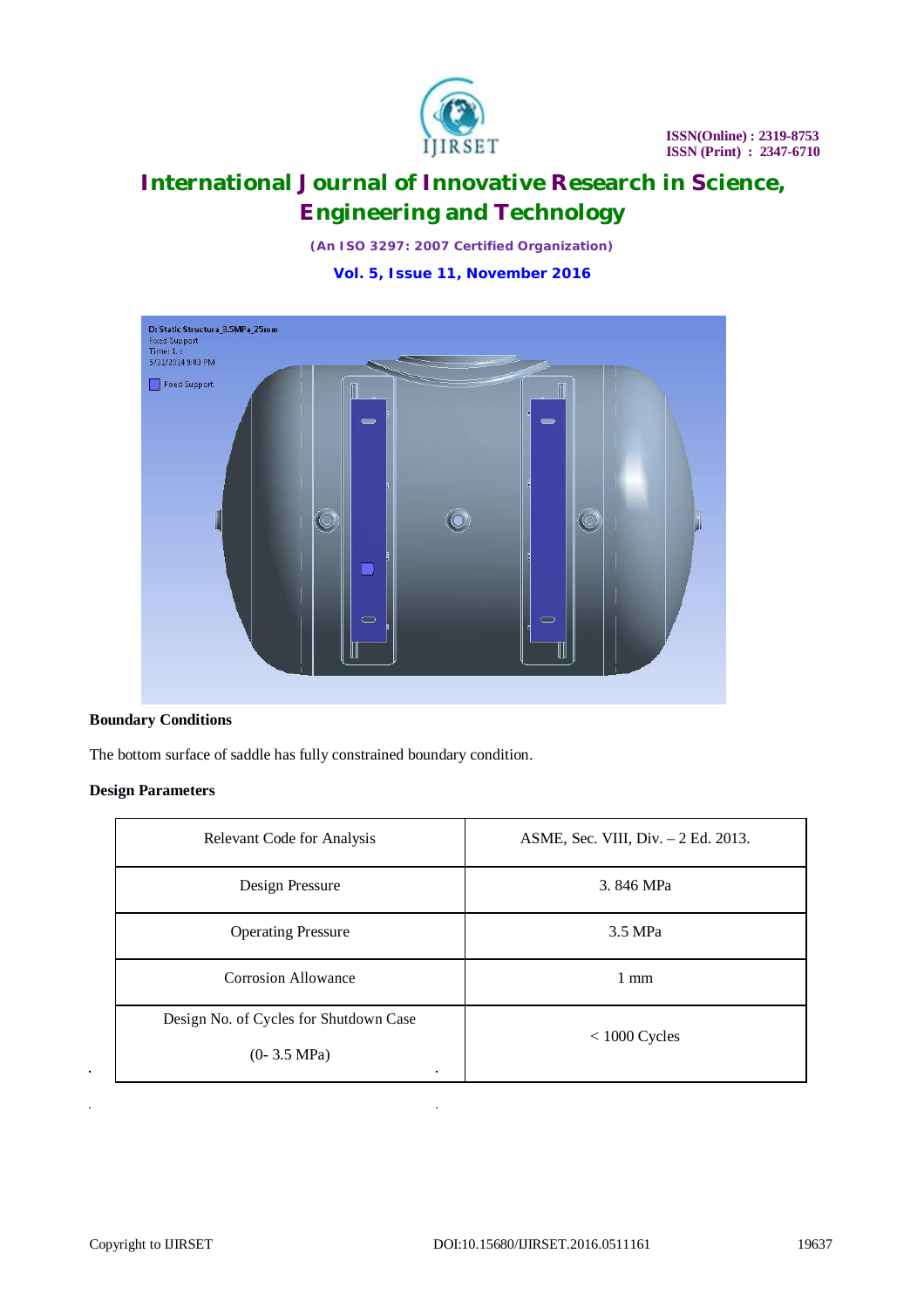

*(An ISO 3297: 2007 Certified Organization)*

**Vol. 5, Issue 11, November 2016**

### **Material of Construction**

| <b>Components</b>                                                        | <b>Material Grade</b> |  |
|--------------------------------------------------------------------------|-----------------------|--|
| Shell, Dish end, Lifting Lug, Lifting Lug Pad<br>& Wear Plate for Saddle | SA 516 Gr 70          |  |
| Half Coupling with Plug                                                  | SA 105                |  |
| Base Plate, Rib Plate, Web Plate, Washer,                                | SA 36                 |  |
| Bottom Plate for Saddle,                                                 |                       |  |

### **Material Properties**

| <b>Material</b> | <b>Design Temperature</b><br>(o C) | <b>Elastic Modulus (MPa)</b> |
|-----------------|------------------------------------|------------------------------|
| SA 516 Gr 70    | 75                                 | 199.33 x $10^3$              |
| SA 105          | 75                                 | 10 <sup>3</sup><br>198.33 x  |
| SA 36           | 75                                 | 10 <sup>3</sup><br>199.33 x  |

Poisson's Ratio for above materials is 0.3

### **III. VALIDATION**

### **Overview of PV-Elite Software**

PV Elite is specialized software used in Oil & Gas, Petrochemical refineries, pharmaceutical industries. It is the most popular & essential software for Pressure Vessel &Heat exchanger design and analysis

### **Methodology**

To the scale geometrical model of 2000 Litre Air Receiver was modeled in PV Elite as per ASME standards and Design constraints & other respective parameters were applied to this model. Figure 5.1 show model of 2000 Litre Air Receiver in PV Elite Software.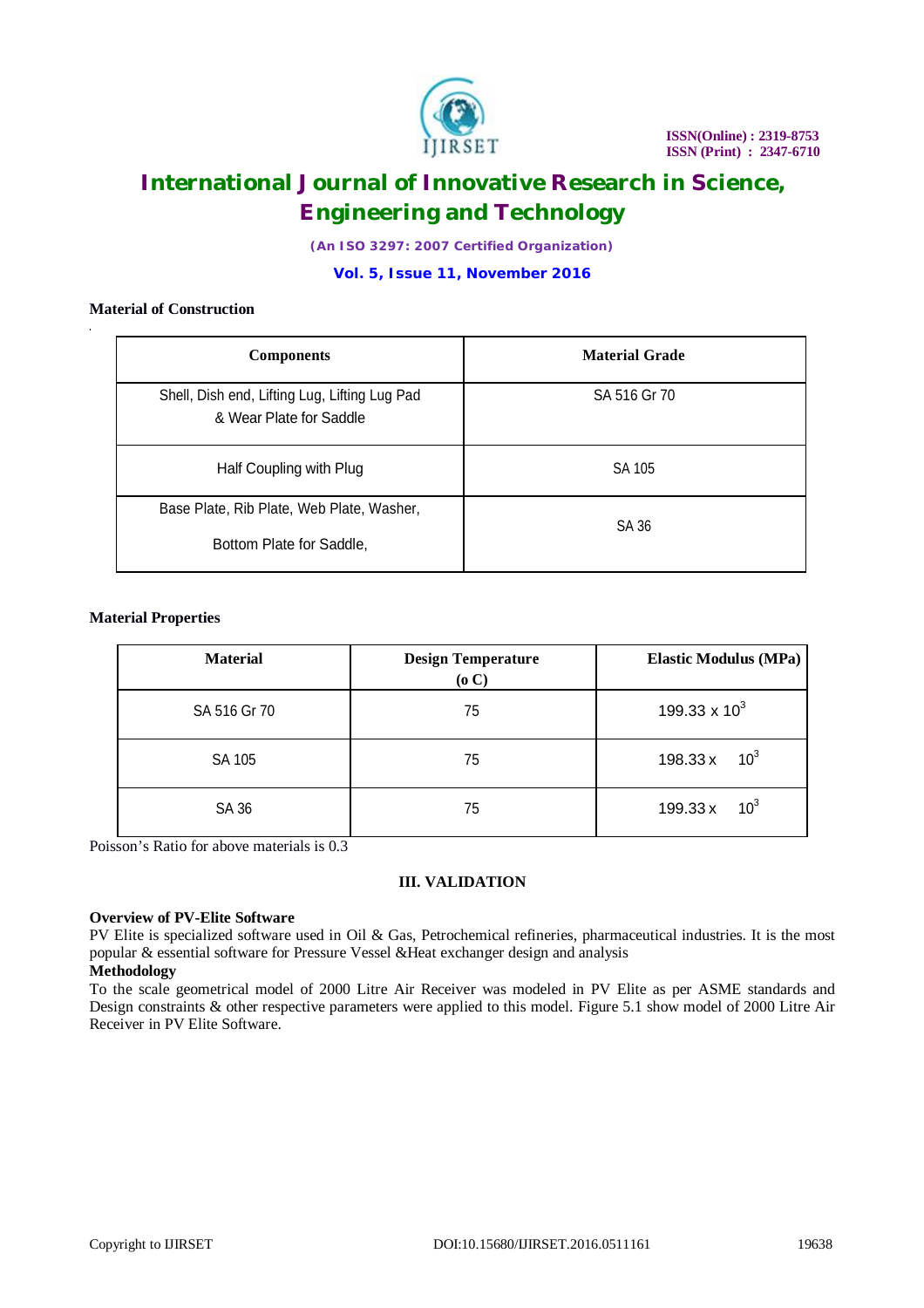

*(An ISO 3297: 2007 Certified Organization)*

**Vol. 5, Issue 11, November 2016**



### **IV. CONCLUSION**

- 1. The fatigue strength of vessel is usually governed by the fatigue strength of particular features such as welds, nozzles or other structural discontinuities (e.g. Cone to cylinder junction, knuckles, etc.). It is often necessary to analyse number of these features to determine which will control the failure life but is usually around the nozzles that the higher stresses occur.
- 2. Fatigue analysis is carried out for entire equipment for specified regeneration cycles and found fatigue life more than required cycles.
- 3. Accordingly we conclude that all evaluation points for fatigue are within allowable limits specified by code.
- 4. The maximum fatigue damage factor observed is less than unity as required by code.
- **5.** The damage factor determined from both software are nearly same.

### **FUTURER SCOPE**

Analysis has been done for Load Case of Shutdown pressure cycles. This study could be extended to analyse Fatigue failure of vessel for Load Case of Fluctuating Operating condition pressure cycles also.

This study could also be extended to analyse Fatigue failure of vessel under combined loadings. i.e. Pressure fluctuation loadings acting simultaneously with vertical acceleration loadings (harmonic vibrations).